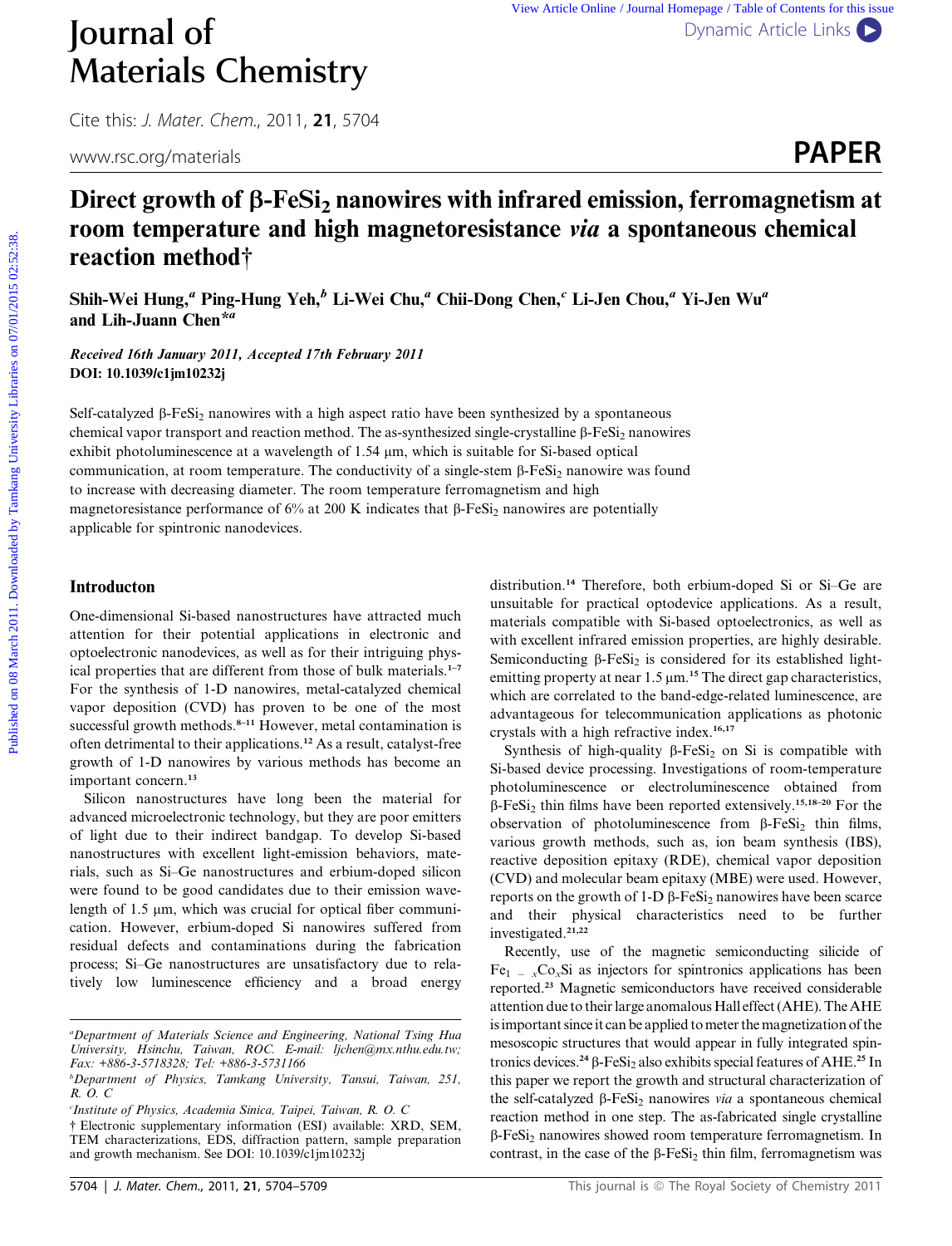found only at temperatures below 100 K. A combination of infrared emission, room temperature ferromagnetism and high magnetoresistance was found. The favorable properties will be conducive to applications in optical and spintronic nanodevices.

# Experimental

Iron silicide nanowires were synthesized in a horizontal hot wall three-zone furnace by a chemical vapor transport method. The quartz tube was evacuated to  $1 \times 10^{-2}$  torr with a mechanical pump. During the growth of the iron silicide nanowires, a constant gas flow of 150 SCCM (SCCM denotes cubic centimetre per minute at STP) carrier gas of 80% Ar + 20%  $H_2$  was introduced. The Si substrates were cleaned with 3 wt%-buffered HF prior to placing in the furnace. FeCl<sub>3</sub>  $4H<sub>2</sub>O$  powders were used as the precursors and silicon (001) as the substrates, placed in the upstream and downstream zones, respectively. The upstream zone was heated from room temperature to  $600\degree C$  and the other two downstream zones were heated to 800  $^{\circ}$ C in 30 min. When the furnace reached the set point, the  $FeCl<sub>3</sub>·4H<sub>2</sub>O$ precursors produced vapor-phase  $FeCl<sub>3</sub>$  or  $Fe<sub>2</sub>Cl<sub>6</sub>$  that was carried by the gas flow to the center of the furnace. The reaction was held under these conditions for 60 min, and then the furnace was allowed to cool to room temperature slowly.

The morphology of the iron silicide nanowires was examined with a field-emission scanning electron microscope (FESEM) (JEOL JSM-6500F). The microstructures and chemical compositions of the iron silicide nanowires were characterized using a 200 kV transmission electron microscope (TEM) (JEOL JEM-2010) equipped with an energy dispersive spectrometer (EDS). The room-temperature photoluminescence spectrum was excited with a 405 nm laser and obtained with an InGaAs photodiode detector. For single semiconducting  $\beta$ -FeSi<sub>2</sub> nanowire photoluminescence measurements, the as-synthesized nanowires were first dipped in dilute HF  $(3 wt%)$  for 10 s to remove silicon oxide layers at the surfaces. The obtained  $\beta$ -FeSi<sub>2</sub> nanowires were dispersed on Si substrates and characterized with a micro-photoluminescence (micro-PL) system. For the near-infrared (NIR) PL spectra reported herein, the background signal from the Si substrates has been subtracted. For the electrical property measurements, a focused ion beam (FIB) system was used to deposit platinum layer as contacts at the edges of  $\beta$ -FeSi<sub>2</sub> nanowires dispersed on the SiO<sub>2</sub>/Si substrates. The magnetic properties were characterized with a vibrating sample magnetometer (VSM) device. The nanodevices for magnetoresistance measurements were fabricated by the standard e-beam lithography (EBL) processes via a nano pattern generation system (NPGS).  $\beta$ -FeSi<sub>2</sub> nanowires were dispersed on SiO<sub>2</sub>/Si substrates with electrodes of 50 nm Ti and 100 nm Au followed by EBL processes. Aluminum was evaporated as leads. Before making contacts to the nanowires, the samples were treated with 80 W oxygen plasma for 30 s to remove the organic contaminants at the surface of the nanowires. The measurement was carried out in a Lab-View controlled physical properties measurement system (PPMS).

## Results and discusson

Fig. 1(a) is an SEM image showing the formation of freestanding nanowires with inner-diameters 40–60 nm and lengths



Fig. 1 (a) A SEM image of the free-standing  $\beta$ -FeSi<sub>2</sub> nanowires grown in the downstream zone. Inset: a higher magnification image and the core– shell structure can be observed. (b) GIXRD spectrum indicating that all diffraction peaks can be ascribed to the  $\beta$ -FeSi<sub>2</sub> phase with an orthorhombic structure.

30–60  $\mu$ m. The aspect ratio of the  $\beta$ -FeSi<sub>2</sub> nanowire is more than 500. From the high-magnification SEM image, as shown in the inset, a core–shell structure can be observed. The core and shell are about 50 nm in diameter and 20 nm in thickness, respectively. Analysis of GIXRD spectra indicates that all diffraction peaks can be ascribed to the  $\beta$ -FeSi<sub>2</sub> phase with an orthorhombic structure, as shown in Fig. 1(b). During the formation of the  $\beta$ -FeSi<sub>2</sub> nanowires, stable silicon oxide shells would appear and wrap around the iron silicide cores. Shell layers play the role of retarding the rapid diffusion of Fe atoms into the iron silicide and preventing the lateral expansion of  $\beta$ -FeSi<sub>2</sub> nanowires, which results in high aspect ratio nanowires.

Fig. 2(a) shows the low-magnification TEM image of an individual  $\beta$ -FeSi<sub>2</sub> nanowire with a 33 nm core and 30 nm shell. Fig. 2(b) shows the EDS spectrum taken from the shell layer of the nanowire, which is composed of Si and O. No Fe or other impurities were found in this shell layer. Fig. 2(c) reveals the high-magnification TEM image of a  $\beta$ -FeSi<sub>2</sub> nanowire dipped in a dilute HF (3 wt%) solution for 10 s to remove the shell layer of silicon oxide. The EDS spectrum taken from the core layer shows that it is composed of Fe and Si with an atomic ratio close to 1 : 2, as shown in Fig. 2(d). Fig. 2(e) shows the SAED pattern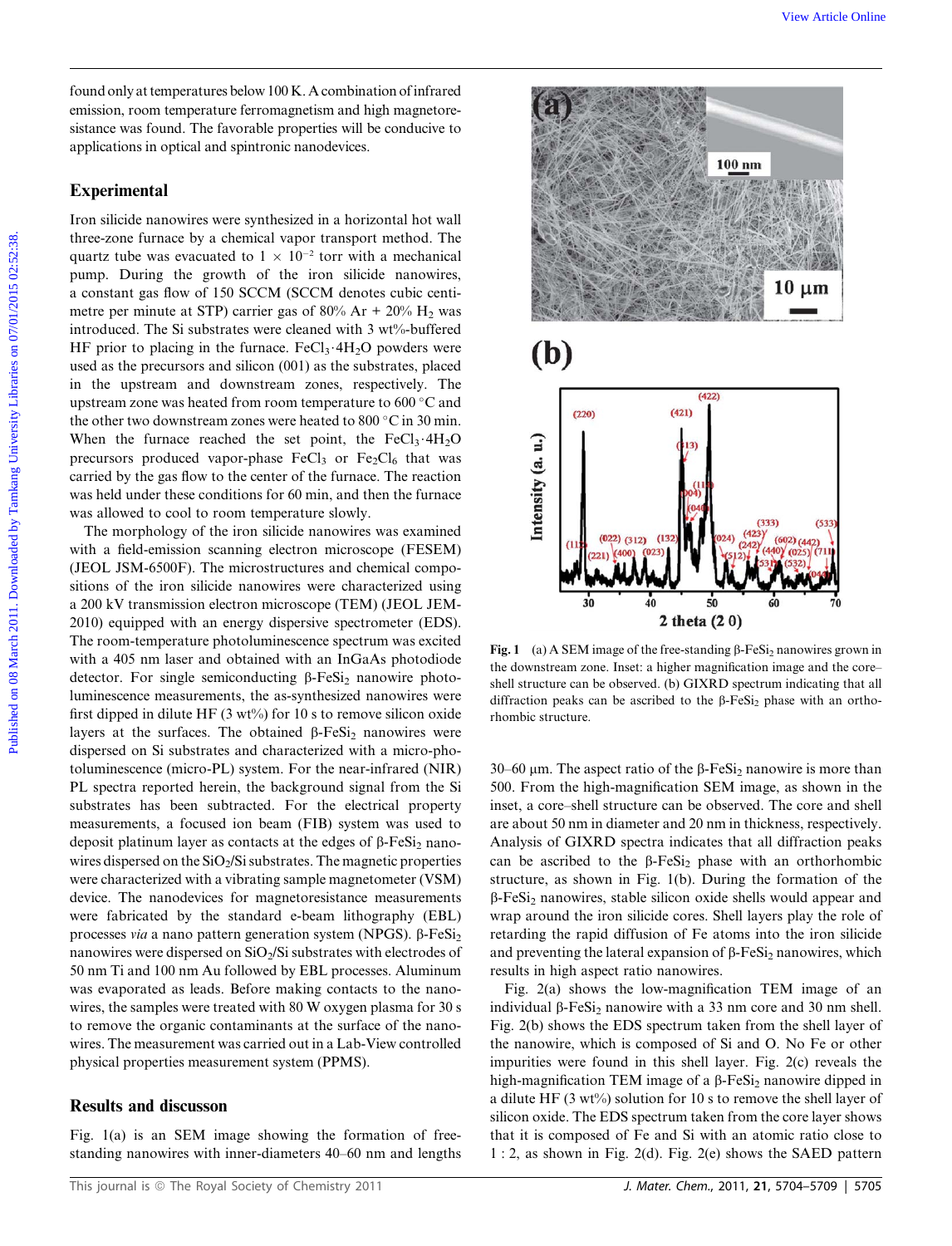

Fig. 2 Representative TEM analyses of the core–shell  $\beta$ -FeSi<sub>2</sub> nanowires: (a) a low-magnification image of a nanowire with a core–shell structure, (b) the EDS spectrum shows that the shell layer is composed of Si and O, (c) a high-magnification image of a  $\beta$ -FeSi<sub>2</sub> nanowire with the silicon oxide shell layer removed, (d) the EDS analysis shows the chemical composition of Fe : Si is close to  $1:2$ , (e) the SAED pattern indicating that the  $\beta$ -FeSi<sub>2</sub> is single-crystalline, and (f) a HRTEM image confirming that the nanowire is  $\beta$ -FeSi<sub>2</sub>.

obtained from a representative nanowire, which can be indexed to an orthorhombic  $\beta$ -FeSi<sub>2</sub> structure (a = 0.9863 nm, b = 0.7791 nm and  $c = 0.7833$  nm) and demonstrates that the nanowire growth is along the [101] direction. The corresponding high-resolution TEM (HRTEM) image is shown in Fig. 2(f) and clearly presents the single-crystalline structure of the nanowire, without linear or planar defects. The two d-spacings of 0.306 nm and 0.307 nm were identified to correspond to  $\beta$ -FeSi<sub>2</sub> (2-20) and (202) planes, respectively.

The reactions of the evaporated  $FeCl<sub>3</sub>$  precursor vapor with the silicon substrates at the hot zone of the furnace to form the  $\beta$ -FeSi<sub>2</sub> nanowires may follow two reaction pathways

4 
$$
FeCl_{3(g)} + 11 \text{ Si}_{(s)} \leftrightarrow 4 \text{ }\beta\text{-}FeSi_{2(s)} + 3 \text{ SiCl}_{4(g)}
$$

2 
$$
FeCl_{3(g)} + 4
$$
 SiCl<sub>4(g)</sub>  $\leftrightarrow$  2  $\beta$ -FeSi<sub>2(s)</sub> + 11 Cl<sub>2(g)</sub>

In previous works, several sets of experimental evidence also indicated that silicide nanowires were fabricated by a vapor–solid mechanism.26,27 In our cases, no catalyst particles were found on the tip of the nanowires, suggesting that our nanowire growth was not *via* the typical vapor–liquid–solid growth mechanism.<sup>28</sup>

The growth processes of the iron silicide nanowires included two steps. First, the silicide particles were formed on the substrates. Second, self-catalyzed nanowires were grown from the silicide particles.<sup>29</sup> Both the vapor flux of the precursors and the reaction temperature were found to be critically important in our growth system (see ESI S1 and S2).† When the Si substrates containing vapor precursors were positioned in region B of the furnace, only sheet structures were found. On the other hand, high yield  $\beta$ -FeSi<sub>2</sub> nanowires could be obtained when the optimum synthesis conditions for nanowire growth were performed in region C. Region D was far away from the precursors and the vapor flux was expected to be the lowest. Lower growth density of the core–shell  $\beta$ -FeSi<sub>2</sub> nanowires were obtained compared with products grown in region C. The detailed characterization for structures and compositions of  $\beta$ -FeSi<sub>2</sub> nanowire formed in region D is described in ESI S3.†

Fig. 3(a) shows the room-temperature PL spectrum of the  $\beta$ -FeSi<sub>2</sub> nanowires excited by a 405 nm laser and exhibits an emission peak at a wavelength of 1.54  $\mu$ m.  $\beta$ -FeSi<sub>2</sub> is known as a semiconducting material with a band gap near 0.8 eV, which is



Fig. 3 (a) A room temperature photoluminescence spectrum of the  $\beta$ -FeSi<sub>2</sub> nanowires excited by a 405 nm laser. An emission peak at a wavelength of 1.54  $\mu$ m can be observed. (b) A room temperature NIR PL spectrum obtained from the single-stem  $\beta$ -FeSi<sub>2</sub> nanowire. The spectrum also shows the emission peak at the wavelength  $1.54 \mu m$ . Inset: a dark-field image of the single  $\beta$ -FeSi<sub>2</sub> nanowire obtained from the optical microscope.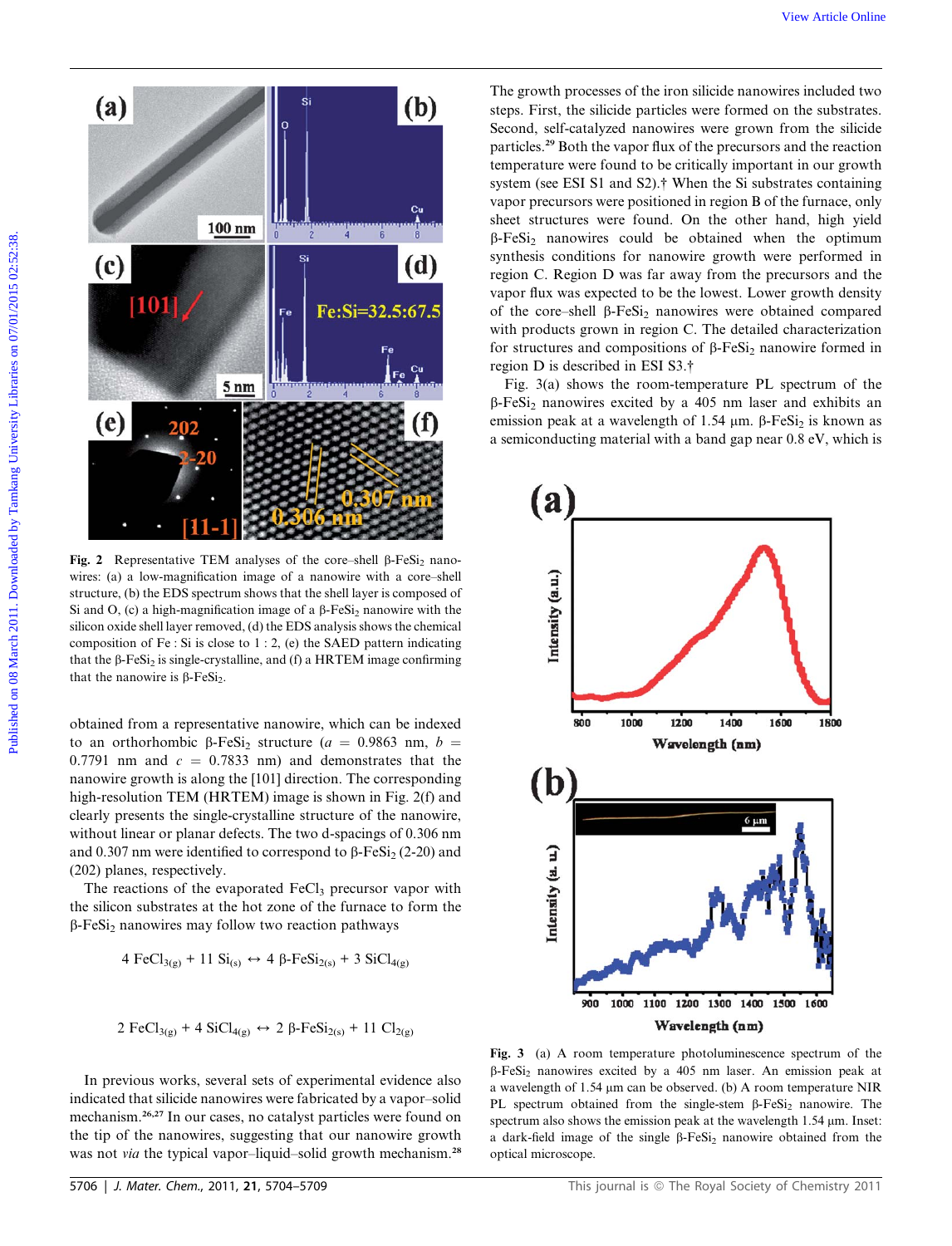suitable for optical communication due to its band gap being near the absorption minimum of fibers. For the optical applications of  $\beta$ -FeSi<sub>2</sub> nanostructures, several factors were found to be important for luminescence enhancement. For example, low temperature measurements were normally carried out to avoid thermal fluctuations. A previous report indicated that for the enhancement of PL efficiency, high quality  $\beta$ -FeSi<sub>2</sub> with suitable strain at the interface between  $\beta$ -FeSi<sub>2</sub> and Si substrates is needed.<sup>20</sup> Furthermore, suitable strain will transform  $\beta$ -FeSi<sub>2</sub> from indirect-gap to direct-gap characteristics,<sup>30,31</sup> suggesting higher luminescence efficiency can be obtained. A defect-free single-crystalline structure also plays a key role in the luminescence enhancement of  $\beta$ -FeSi<sub>2</sub>.<sup>32</sup> The emission intensity was proportional to the annealing time,<sup>33</sup> which suggested that crystallinity dominates the luminescence efficiency. In addition, in order to eliminate interface defects between  $\beta$ -FeSi<sub>2</sub> and Si, the thermal annealing process is very important. Maeda<sup>16</sup> has reported the intrinsic luminescence of  $\beta$ -FeSi<sub>2</sub> at 0.805 eV (1.55  $\mu$ m), and others at 0.839 eV (1.48  $\mu$ m) and 0.754 eV  $(1.65 \mu m)$  originated from extrinsic luminescence. Luminescence efficiency resulting from exciton confinement in  $\beta$ -FeSi<sub>2</sub> is also discussed. On the other hand, the present study found that singlecrystalline  $\beta$ -FeSi<sub>2</sub> nanowires with band-edge luminescence can be facilely synthesized via a chemical reaction method in one step without the complications of inducing the interface strain as well as annealing.

Photoluminescence and electroluminescence properties for embedding  $\beta$ -FeSi<sub>2</sub> in Si were previously investigated.<sup>20</sup> Suitable strain in the as-synthesized  $\beta$ -FeSi<sub>2</sub> was found to be a critical issue for the PL properties of  $\beta$ -FeSi<sub>2</sub>. To further clarify the PL property of the  $\beta$ -FeSi<sub>2</sub> nanowire, the PL behavior in NIR for a single  $\beta$ -FeSi<sub>2</sub> nanowire was also investigated. Fig. 3(b) shows the room-temperature NIR PL spectrum of a single-stem  $\beta$ -FeSi<sub>2</sub> nanowire. The length of the single  $\beta$ -FeSi<sub>2</sub> nanowire is about 40 mm. A dark-field optical microscope image is shown in the inset. The individual nanowire shows emission in the visible region, which mostly comes from scattering light in ambient air. In the single nanowire NIR PL spectrum, the room-temperature PL peak at a wavelength of 1.54 µm can be observed. The bandedge luminescence of the  $\beta$ -FeSi<sub>2</sub> nanowire is correlated to the single-crystalline structure, as seen in the TEM images shown in Fig. 2. Compared with the spectrum shown in Fig. 3(a), the PL spectrum of the single  $\beta$ -FeSi<sub>2</sub> nanowire shows some shoulder peaks. These peaks are suggested to be due to the defects or dangling bonds present on the nanowire surface, which will result in the variation of the nanowire surface states.

The electrical properties of the single-stem  $\beta$ -FeSi<sub>2</sub> nanowire were measured by the two-terminal  $I-V$  method. The current output of the  $\beta$ -FeSi<sub>2</sub> nanowires is shown in Fig. 4(a). The diameter of the nanowire is one of the significant factors that affect resistivity. To find the electrical transport properties, measurements were conducted for nanowires of various sizes. The current density was found to increase with decreasing nanowire diameter. The estimated resistivity as a function of nanowire diameter and the linear fitting characteristics of the plot are shown in Fig. 4(b). It shows little or no contact resistance in our nanodevices. The increase in conductivity with decreasing diameter is likely to be due to more enhanced surface conductivity.<sup>34</sup> Recent research on the electrical properties of  $\beta$ -FeSi<sub>2</sub>



Fig. 4 (a) Electrical transport measurements of  $\beta$ -FeSi<sub>2</sub> nanowires with various sizes. Inset: a SEM image of the single-stem nanowire with Pt electrodes. (b) The resistivities of the various sizes of  $\beta$ -FeSi<sub>2</sub> nanowires. The resistivity of a nanowire decreases with reducing nanowire diameter.

thin films showed higher resistivity compared to the nanowires reported herein. In our previous work, Lu et al.<sup>35</sup> estimated the resistivity of  $\beta$ -FeSi<sub>2</sub> thin films as 0.022  $\Omega$  cm. The measured resistivity of a 47 nm  $\beta$ -FeSi<sub>2</sub> nanowire is 0.00123  $\Omega$  cm, which is over one order of magnitude lower than that of thin films.

Fig. 5(a) shows the room-temperature VSM hysteresis loop curves of the as-grown  $\beta$ -FeSi<sub>2</sub> nanowires with applied magnetic fields parallel and perpendicular to the substrates. (sample preparation, see ESI S4).† The hysteresis loop for the case of the applied magnetic field parallel to the substrates has a relatively hard magnetization axis and high remanence (residual magnetization) with a coercive field of 118 Oe. On the other hand, the hysteresis loop for the case of the applied magnetic field perpendicular to the substrates has an easy magnetization axis and low remanence (residual magnetization) with a coercive field of about 90 Oe. The ferromagnetic behavior at room temperature can be observed in as-synthesized  $\beta$ -FeSi<sub>2</sub> nanowires. In contrast, in the  $\beta$ -FeSi<sub>2</sub> thin film case, ferromagnetism was found only at temperatures below 100 K.<sup>36</sup> The ferromagnetism observed in the  $\beta$ -FeSi<sub>2</sub> nanowires is attributed to the reduced coordination of the surface Fe atoms in the  $\beta$ -FeSi<sub>2</sub> nanowires.<sup>37</sup> These nonstoichiometric regions may act as a ferromagnetic surface layer on the nanowires, in which the surface-to-volume ratio is high while the system size is reduced to the nanoscale in one or more dimensions. The high remanence and coercive field in nanowires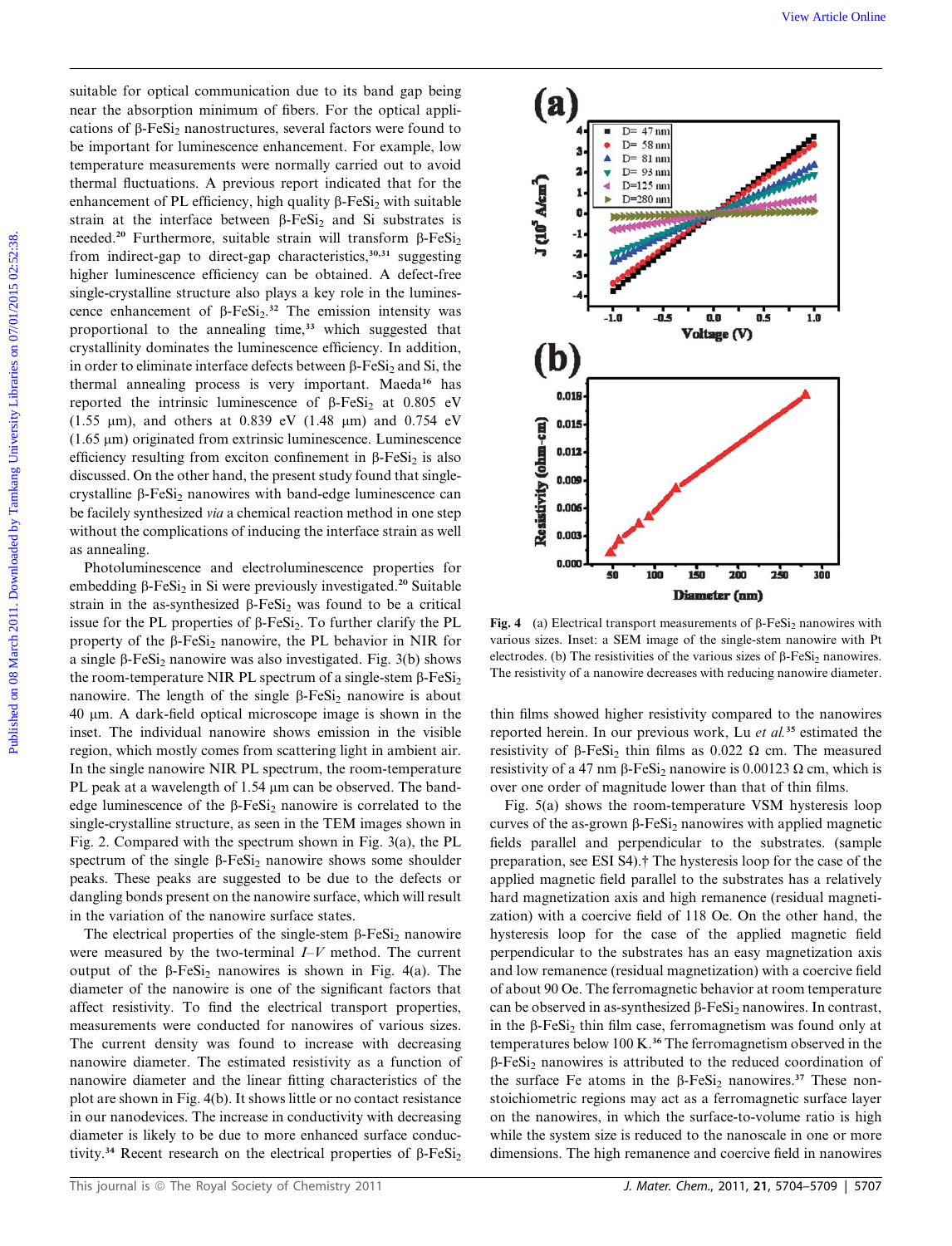

Fig. 5 (a) Hysteresis loop curves of the  $\beta$ -FeSi<sub>2</sub> nanowires at room temperature with magnetic fields applied parallel and perpendicular to the substrates. The inset shows the loops on an enlarged scale. (b) Magnetotransport measurements of an individual single-stem  $\beta$ -FeSi<sub>2</sub> nanowire with the applied transverse field (up to 9 T) at 200 K. A magnetoresistance variation of 6% can be observed. Inset: A SEM image of the  $\beta$ -FeSi<sub>2</sub> nanodevice fabricated with standard e-beam lithography processes.

are attributed to the shape anisotropy effect, which forces the magnetic moments to mostly align along the axis of the nanowires.<sup>38</sup>

Recently, strong hysteretic magnetoresistance (MR) features of nominally nonferromagnetic silicide films and nanowires were reported. The MR effects were found to be quenched at temperatures of a few Kelvins.<sup>39</sup> The MR of an individual single-stem  $\beta$ -FeSi<sub>2</sub> nanowire was measured as a function of the transverse applied magnetic field. The MR is defined as  $MR = [R(H) - R(0)]/R(0)$ , where  $R(H)$  and  $R(0)$  are the resistance at the applied transverse field (up to 9 T) and zero field, respectively. The typical nanodevice is shown in SEM image in the inset of Fig. 5(b) (for nanodevice fabrication, see ESI S5).† For the observation, the intrinsic positive MR is shown in Fig. 5 (b). Similar magnetic behavior was reported in semiconducting Fe<sub>1 – x</sub>Co<sub>x</sub>Si systems. Jin and coworkers<sup>40</sup> indicated that  $Fe<sub>1-x</sub>Co<sub>x</sub>Si$  nanowires showed large MRs of 4.9 and 8.7% at an applied field of 9 T. The temperature was cooled down to as low as 2 K. However, they also found a negative MR of 6 and 9.7% at 9 T (temperature: 5 K) in magnetic  $CrO<sub>2</sub>$  nanorods.<sup>41</sup> As mentioned above, the MR effect can be observed by cooling the

samples to a few Kelvins. As shown in our data, a maximum MR of 6% can be observed at the highest magnetic field of 9 T at 200 K. In general, for semiconductor materials, resistance variation under an applied magnetic field can be attributed to several factors, such as material shape (shape effect), carrier density and carrier mobility. MR effects in silicide nanostructures can be accounted for by the interaction of conducting electrons with localized dangling bonds spins, and this interaction has dramatic consequences for transport when the system size is reduced to the nanoscale.<sup>39</sup> The room temperature ferromagnetic behavior and the large MR effect seen in the nanodevice indicate that magnetic semiconducting  $\beta$ -FeSi<sub>2</sub> can be employed in versatile applications in the field of spintronics, such as spin injection electrodes in tunneling magnetoresistance (TMR) devices.

### **Conclusions**

In summary, free-standing  $\beta$ -FeSi<sub>2</sub> nanowires with a high aspect ratio have been synthesized via a spontaneous chemical vapor transport growth method in one step. The resulting self-catalyzed  $\beta$ -FeSi<sub>2</sub> nanowires exhibit room temperature photoluminescence properties at a wavelength of  $1.54 \mu m$ , which is attributed to the single-crystalline structure. A room temperature emission peak at 1.54 µm was also observed in the NIR PL spectra for individual  $\beta$ -FeSi<sub>2</sub> nanowires. The resistivity of the nanowires was found to decrease with reducing nanowire diameter due to the enhanced surface conductivity in smaller nanowires. The discoveries of room temperature ferromagnetic behavior and the large MR performance of  $6\%$  at 200 K indicate that  $\beta$ -FeSi<sub>2</sub> nanowires have great potential for applications in spintronic nanodevices. Based on the room temperature photoluminescence and ferromagnetism, as well as favorable electrical transport and magnetotransport properties,  $\beta$ -FeSi<sub>2</sub> is potentially applicable in Si-based optoelectronic and spintronic devices.

#### Acknowledgements

The research was supported by the Republic of China National Science Council grants no. NSC 96-2221-E-007-169-MY3 and NSC 97-2120-M-007-003.

#### Notes and references

- 1 Z. Zhong, D. Wang, Y. Cui, M. W. Bockrath and C. M. Lieber, Science, 2003, 302, 1377.
- 2 L. J. Chen, J. Mater. Chem., 2007, 17, 4639.
- 3 K. C. Chen, W. W. Wu, C. N. Liao, L. J. Chen and K. N. Tu, Science, 2008, 321, 1066.
- 4 C. H. Lai, K. W. Huang, J. H. Cheng, C. Y. Lee, B. J. Hwang and L. J. Chen, *J. Mater. Chem.*, 2010, **20**, 6638.<br>5 C. H. Lai, K. W. Huang, J. H. Cheng,
- H. Lai, K. W. Huang, J. H. Cheng, C. Y. Lee, W. F. Lee, C. T. Huang, B. J. Hwang and L. J. Chen, J. Mater. Chem., 2009, 19, 7277.
- 6 W. Lu and C. M. Lieber, *Nat. Mater.*, 2007, 6, 841.<br>7 A. I. Hochbaum. R. Chen. R. D. Delgado. W. Lian.
- 7 A. I. Hochbaum, R. Chen, R. D. Delgado, W. Liang, E. C. Garnett, M. Najarian, A. Majumdar and P. Yang, Nature, 2008, 451, 163.
- 8 Y. Wang, K.-K. Lew, T.-T. Ho, L. Pan, S. W. Novak, E. C. Dickey, J. M. Redwing and T. S. Mayer, Nano Lett., 2005, 5, 2139.
- 9 E. C. Garnett, W. Liang and P. Yang, Adv. Mater., 2007, 19, 2946.
- 10 B. Tian, X. Zheng, T. J. Kempa, Y. Fang, N. Yu, G. Yu, J. Huang and C. M. Lieber, Nature, 2007, 449, 885.
- 11 Y. Wu, R. Fan and P. Yang, Nano Lett., 2002, 2, 83.